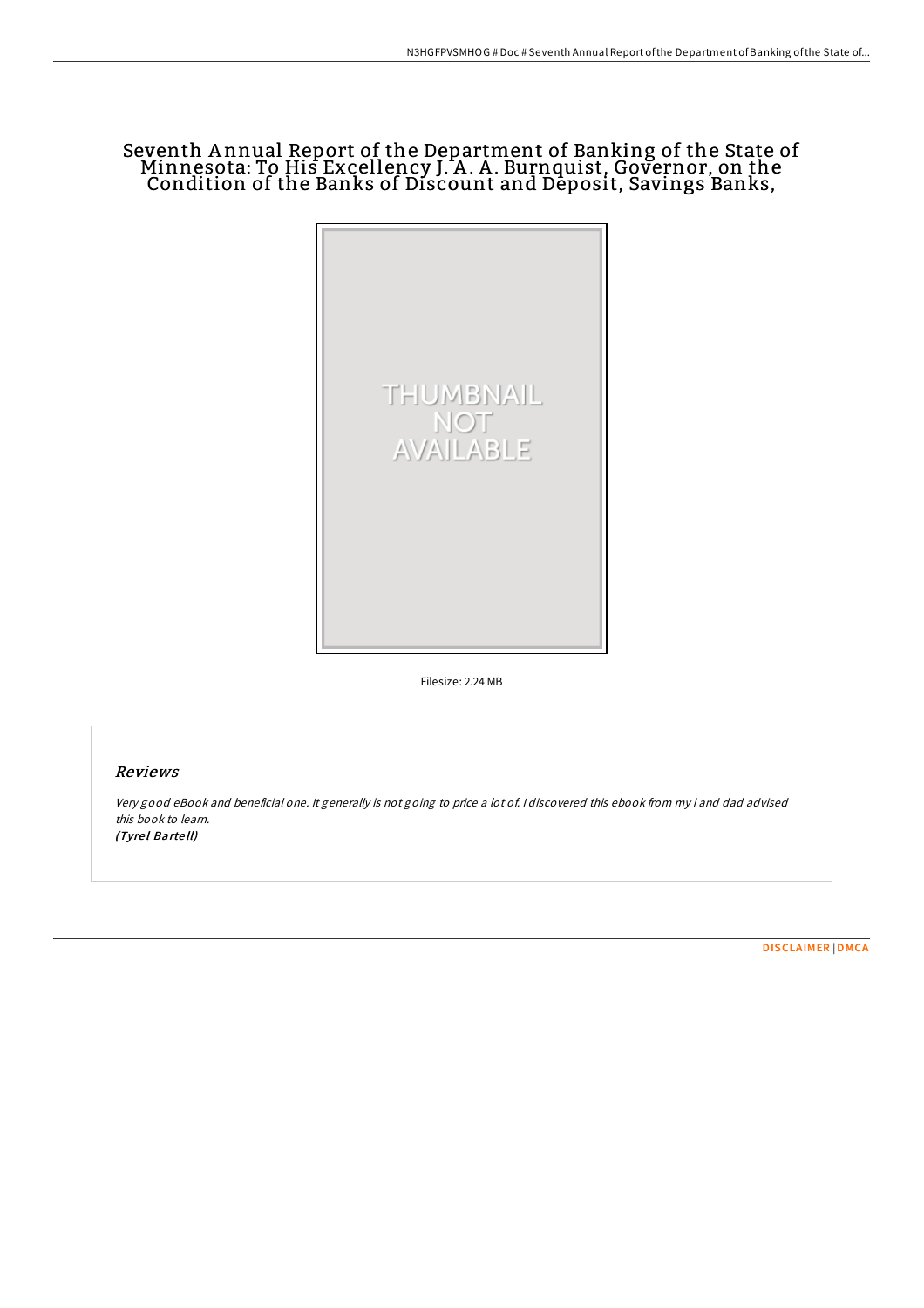## SEVENTH ANNUAL REPORT OF THE DEPARTMENT OF BANKING OF THE STATE OF MINNESOTA: TO HIS EXCELLENCY J. A. A. BURNQUIST, GOVERNOR, ON THE CONDITION OF THE BANKS OF DISCOUNT AND DEPOSIT, SAVINGS BANKS,



Forgotten Books, 2017. Paperback. Condition: New. Language: English . Brand New Book \*\*\*\*\* Print on Demand \*\*\*\*\*.Excerpt from Seventh Annual Report of the Department of Banking of the State of Minnesota: To His Excellency J. A. A. Burnquist, Governor, on the Condition of the Banks of Discount and Deposit, Savings Banks, Trust Companies, and Building and Loan Associations for the Year Ending July 31, 1916 Resources: June 23, 15 June 30, 16 Liabilities: June 23, 15 June 30, 16 Loans and discounts Capital stock 00 00 Overdrafts Surplus 50, 000. 00 Bonds and securities Undivided profits, net. Bkg. House, turn. And fix. Dividends unpaid Other real estate Deposits subject to check. Due from banks Cashier s checks. 12, 881. 81 Cash on hand. Due to banks. Checks and cash items. Savings deposits. About the Publisher Forgotten Books publishes hundreds of thousands of rare and classic books. Find more at This book is a reproduction of an important historical work. Forgotten Books uses state-of-the-art technology to digitally reconstruct the work, preserving the original format whilst repairing imperfections present in the aged copy. In rare cases, an imperfection in the original, such as a blemish or missing page, may be replicated in our edition. We do, however, repair the vast majority of imperfections successfully; any imperfections that remain are intentionally left to preserve the state of such historical works.

 $\mathbf{m}$ Read Seventh Annual Report of the [Department](http://almighty24.tech/seventh-annual-report-of-the-department-of-banki.html) of Banking of the State of Minnesota: To His Excellency J. A. A. Burnquist, Governor, on the Condition of the Banks of Discount and Deposit, Savings Banks, Online **Democration Annual Report of the [Department](http://almighty24.tech/seventh-annual-report-of-the-department-of-banki.html) of Banking of the State of Minnesota: To His Excellency** J. A. A. Burnquist, Governor, on the Condition of the Banks of Discount and Deposit, Savings Banks,